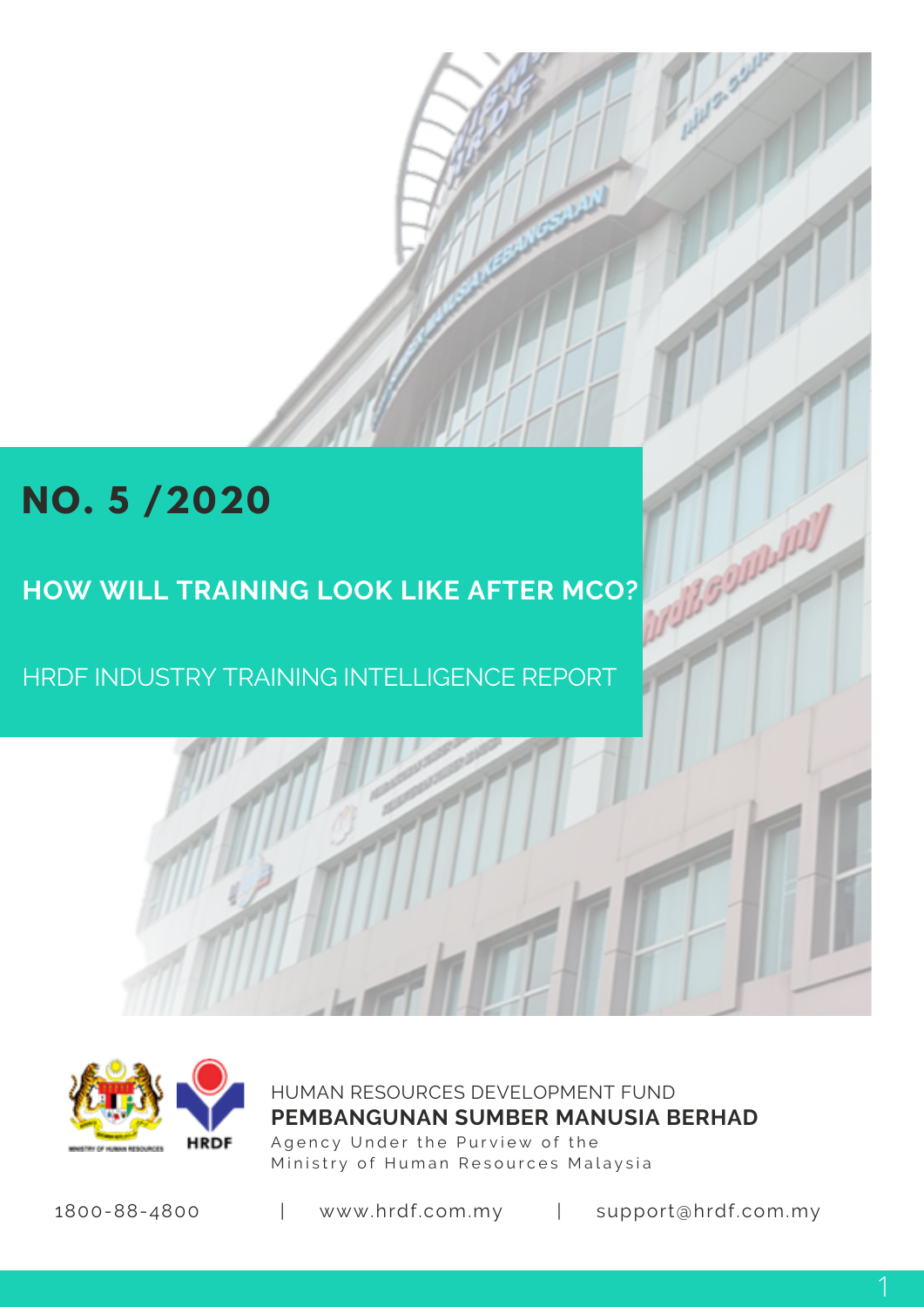### **INTRODUCTION**

These past few weeks have been tough for all of us, especially when we have difficulty forecasting an end to the Coronavirus Disease 2019 (COVID-19). Many of us wish that we have a reset button that can make all of this disappear. However, this difficult reality is here to stay with us for the foreseeable future.

During this period, most of our daily routine such as work, play and socialising have been changing and there seems to be a move towards online platforms. This also includes on how we learn and develop. The COVID-19 pandemic has pushed schools, higher education institutions (HEIs) and training providers to deliver lessons online to ensure that effective learning continues.

Thus, we have to start thinking of the new norm upon lifting of the Movement Control Order (MCO). Will utilisation of online platforms continue or will classroom learning make a come back?

As much as we like the life we were used to, there will be a new reality in the way we learn and develop. This 'Post-COVID-19 Reality' will compel us to change, adapt and survive to the new normal. As HRDF being a custodian of learning and skill development, we would like to share with you some preliminary ideas and thoughts on the new norm from a human capital perspective.

### **WITH THE RISE OF NEW TECHNOLOGY, WE ARE SEEKING NEW WAYS TO DELIVER**



Source:*https://www.nytimes.com/2020/04/09/learning/howhas-the-coronavirus-changed-how-you-use-the-internet.html*

The COVID-19 crisis has caused many of our activities reliant on services that allow us to work and learn from home. Based on current U.S. statistics, most meetings are being conducted via Zoom, Google Hangouts and Microsoft Teams, while school assignments are being handed out on Google Classroom. This situation has proven that online platforms can be an efficient method of delivering information which was previously thought impossibly difficult. So the question is, will online platforms replace classroom learning? And what skills and knowledge can be passed on via online platforms as the best way to educate the future generations?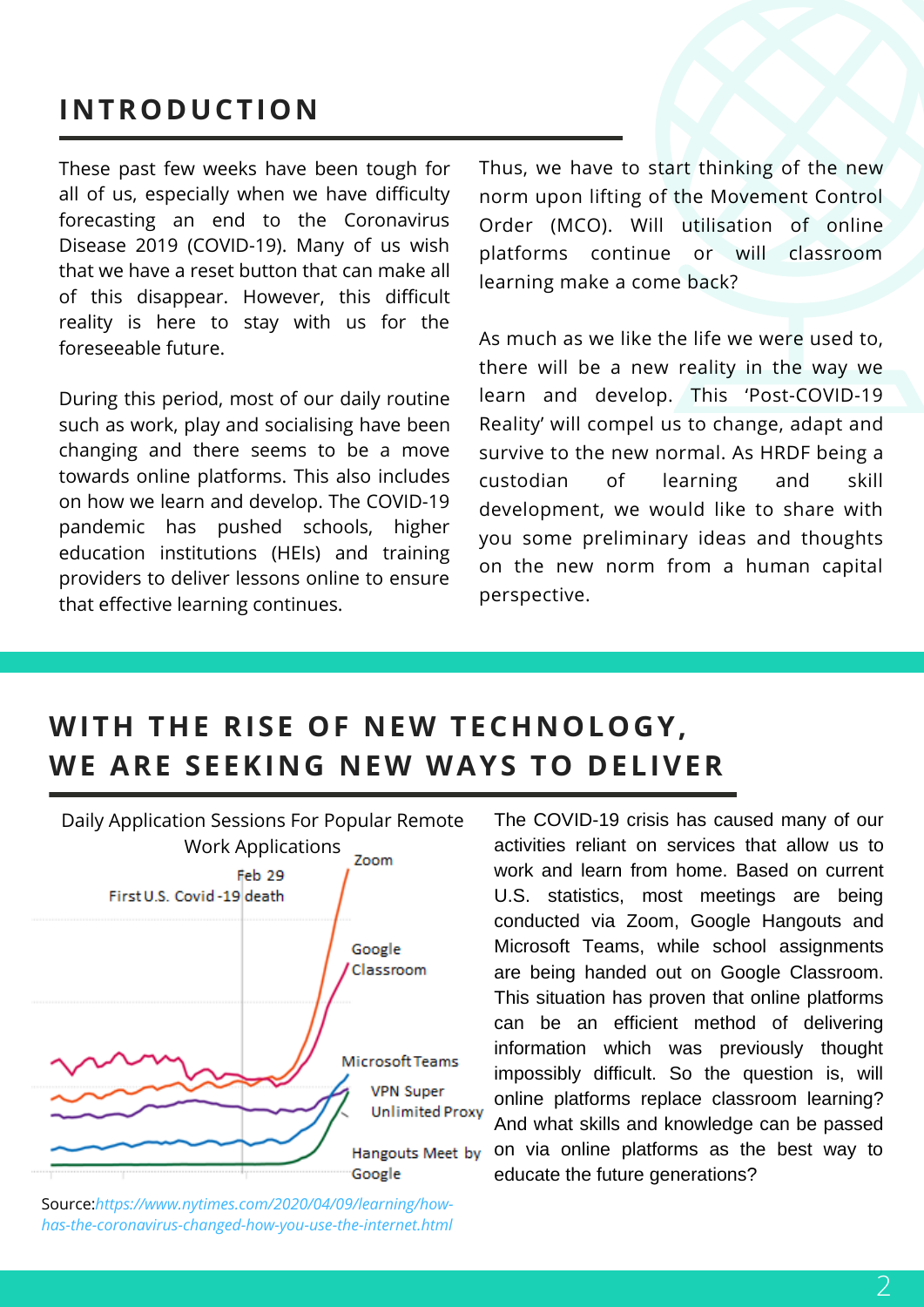#### **How Generation Z is Shaping the Change in Education**

Many students and trainees that take easily to learning today consists of Generation Z, a generation that has grown up in a truly globalised world. A study done by Barnes and Noble College shows that Generation Z are not interested in simply showing up for classes, sitting through the lectures and taking notes to memorise for an exam later on.

Data from HRDF also shows that training participation is higher among workers aged 34 and below (considered as Generation Z) compared to other matureaged groups.

.

As such, it is timely for HRDF to do things differently and with greater flexibility to educate future generations.

#### **% of Trainees Being Trained by Working Age Group**



*\*Based on Children and Young Persons (Employment) Act 1996, Malaysian workers are eligible for full-time employment at the age 14, but with certain protective regulations.*

### **PROVIDING ONLINE TRAINING & LEARNING IS NOT NEW FOR HRDF**

*"The Fourth Industrial Revolution (IR4.0) brings technology into our daily lives, making education accessible anytime, anywhere".*

As we value the importance of Information and Communication Technology (ICT) as A strategic driver to support the economy, HRDF has started to provide financial assistance for e-learning since 2001. The scope of this initiative was further expanded in 2002 by including Blended elearning and e-learning by subscription. The latest enhancement to this initiative has been in place since 2018.

The development of online learning by HRDF are as follows:



Online Distance Learning (ODL) was introduced by HRDF to give employers the flexibility to choose different modes of learning such as full e-learning.

HRDF includes Blended e-learning and e-learning by subscription under the PROLUS Scheme.

e-learning under SBL scheme.

Enhancement on e-learning: 100% course fee claimable subject to the rate RM1,300/pax/day for Oversea providers and claimable for online courses for minimum one (1) hour with one (1) complete module.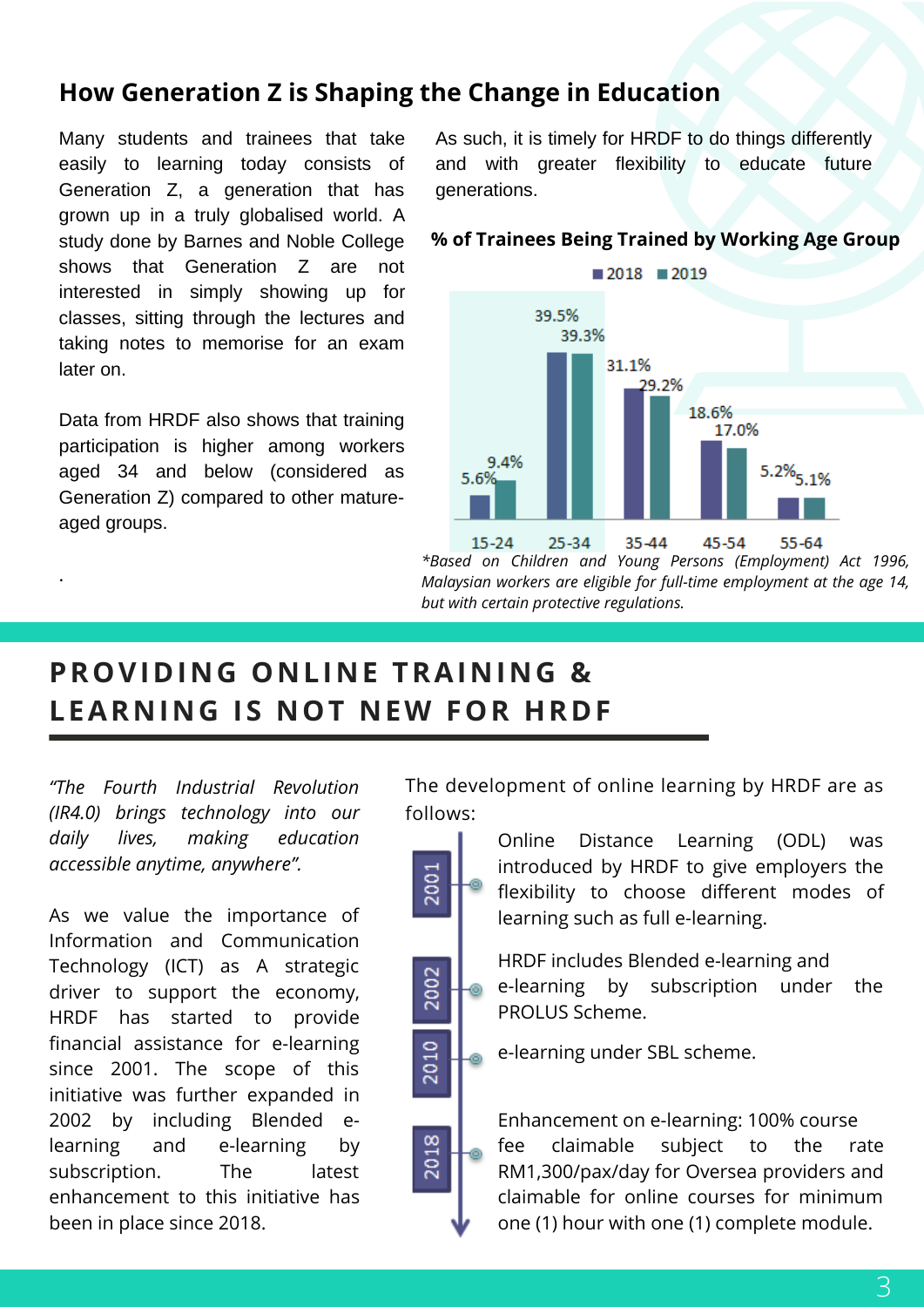### **Less Encouraging Trend of Learning using Technology among HRDF Employers**

Even though HRDF has been encouraging online learning for two decades, HRDF internal data has shown a lower preference for online learning. The adoption rate of e-learning and mobile learning constituted less than 0.30% of the overall training places approved.



Developing an effective e-learning environment requires continuous and collaborative effort from various stakeholders, ranging from HRDF registered employers, the training providers, trainees and HRDF itself. Thus, it is important for us to understand the problems and challenges faced by different stakeholders in overcoming any difficulties in implementing e-learning in the field of training and learning.

From past HRDF's experiences in managing training, success factors below should be part of our considerations in order to ensure effective delivery of e-learning:

#### **Concept of e-learning practice**

- •Trainees' characteristics
- •Trainers' support
- •Technology support and system
- •Course content and knowledge management
- •Motivation
- •e-learning policy and governance structure
- •Information on technology skills

### **SWITCHING TO ONLINE LEARNING**

#### **Types of Online Learning**

Based on a study conducted by University Teknologi MARA, e-learning intervention can be divided into six categories depending on the technologies used for learning activities. This includes offline computer-based e-learning, online and local area network based e-learning, psychomotor skills of the trainer, virtual reality environment, digital game-based learning and m-learning. It is vital for us to understand how different applications of online learning can be matched with the skill areas we intend to train.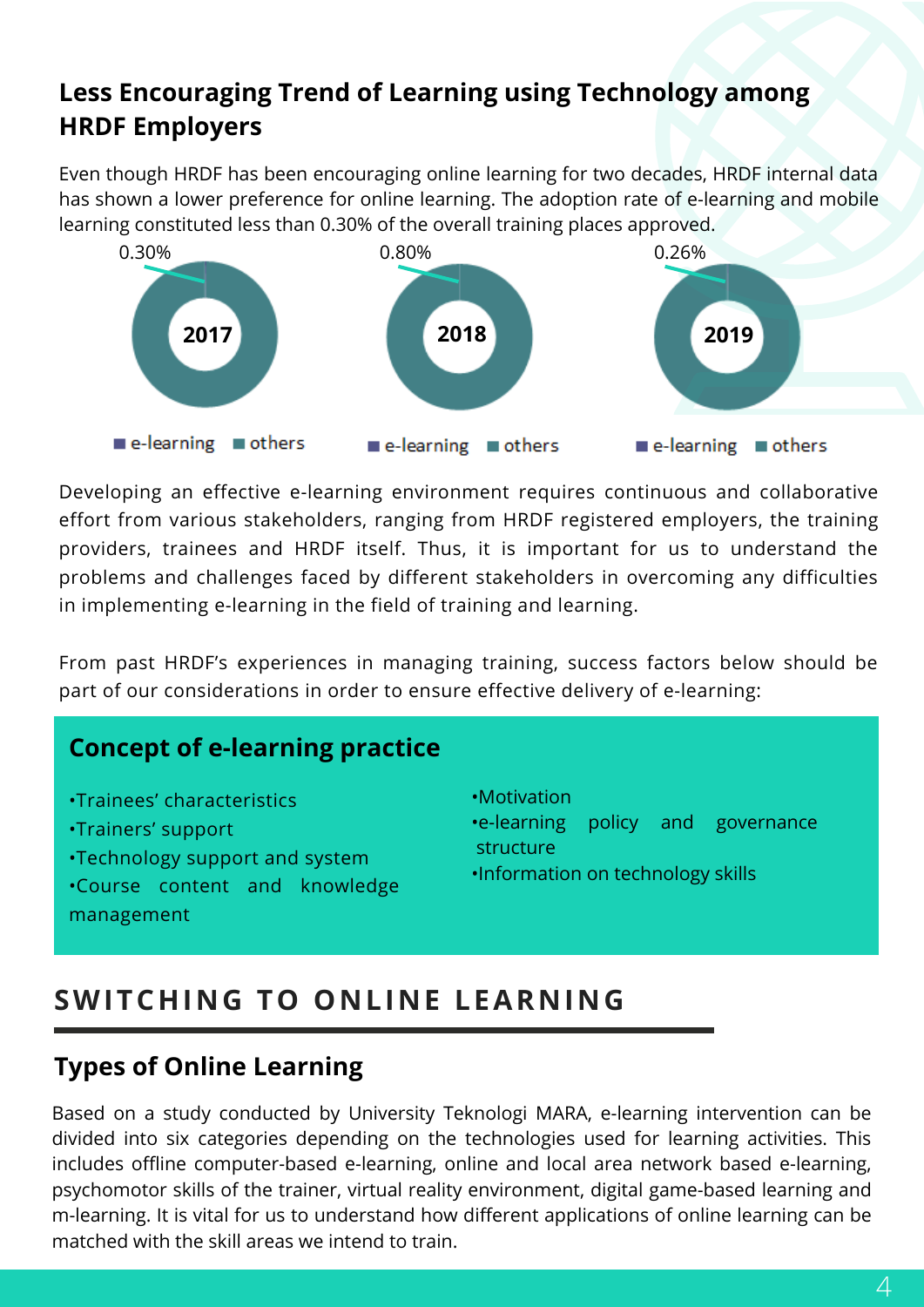Details of the six (6) categories are as follows:

| <b>NO</b>      | <b>CATEGORY</b>                                   | <b>DESCRIPTION</b>                                                                                                                                                                                                                                                                                                                                                                          |
|----------------|---------------------------------------------------|---------------------------------------------------------------------------------------------------------------------------------------------------------------------------------------------------------------------------------------------------------------------------------------------------------------------------------------------------------------------------------------------|
| 1              | Offline computer-based<br>e-learning              | Learning activities are done through personal<br>computer or laptop without using the internet<br>connection. The delivery method of the learning<br>materials can be done either offline through<br>compact disc, digital video disks or USB memory<br>stick, or online through the network connection<br>noting that the ongoing learning activities do not<br>depend on this connection. |
| $\overline{2}$ | Online and local area<br>network-based e-learning | Learning activities fully depend on the internet<br>and intranet networks. The network connection<br>follows<br>the<br>internet<br>protocol<br>and<br>used<br>transmission control protocol to deliver the e-<br>learning materials to the students.                                                                                                                                        |
| 3              | Psychomotor skills<br>trainer                     | E-learning<br>is used to train<br>good<br>motor<br>coordination skills and techniques in education,<br>such as learning the correct ways of handling the<br>instruments of tools.                                                                                                                                                                                                           |
| 4              | Virtual reality environment                       | A real or artificial environment is generated on<br>the computer, enabling the user to interact with<br>the external environment.                                                                                                                                                                                                                                                           |
| 5              | Digital game-based learning                       | Learning application uses the principle of games<br>mechanics<br>and<br>$\mathsf{in}$<br>non-game contexts<br>to to<br>encourage students to complete the given tasks<br>and improve their enthusiasm, attitude, and<br>understanding.                                                                                                                                                      |
| 6              | Mobile-learning                                   | An e-learning intervention uses the mobile<br>platform such as mobile phone or tablet to deliver<br>the educational materials.                                                                                                                                                                                                                                                              |

Based on the above descriptions, generally e-learning can be divided into two (2) categories where the first category emphasises on the offline tools that have been developed into audio and visual materials, including audio cassettes, video tapes with books and notes.

The second category of online learning emphasises on the online interaction between the trainer and trainees that mimics "real life learning experience" using technology. Such experience is needed when the skill area needs immediate guidance and feedback from the trainer in order to ensure learning outcome is achieved.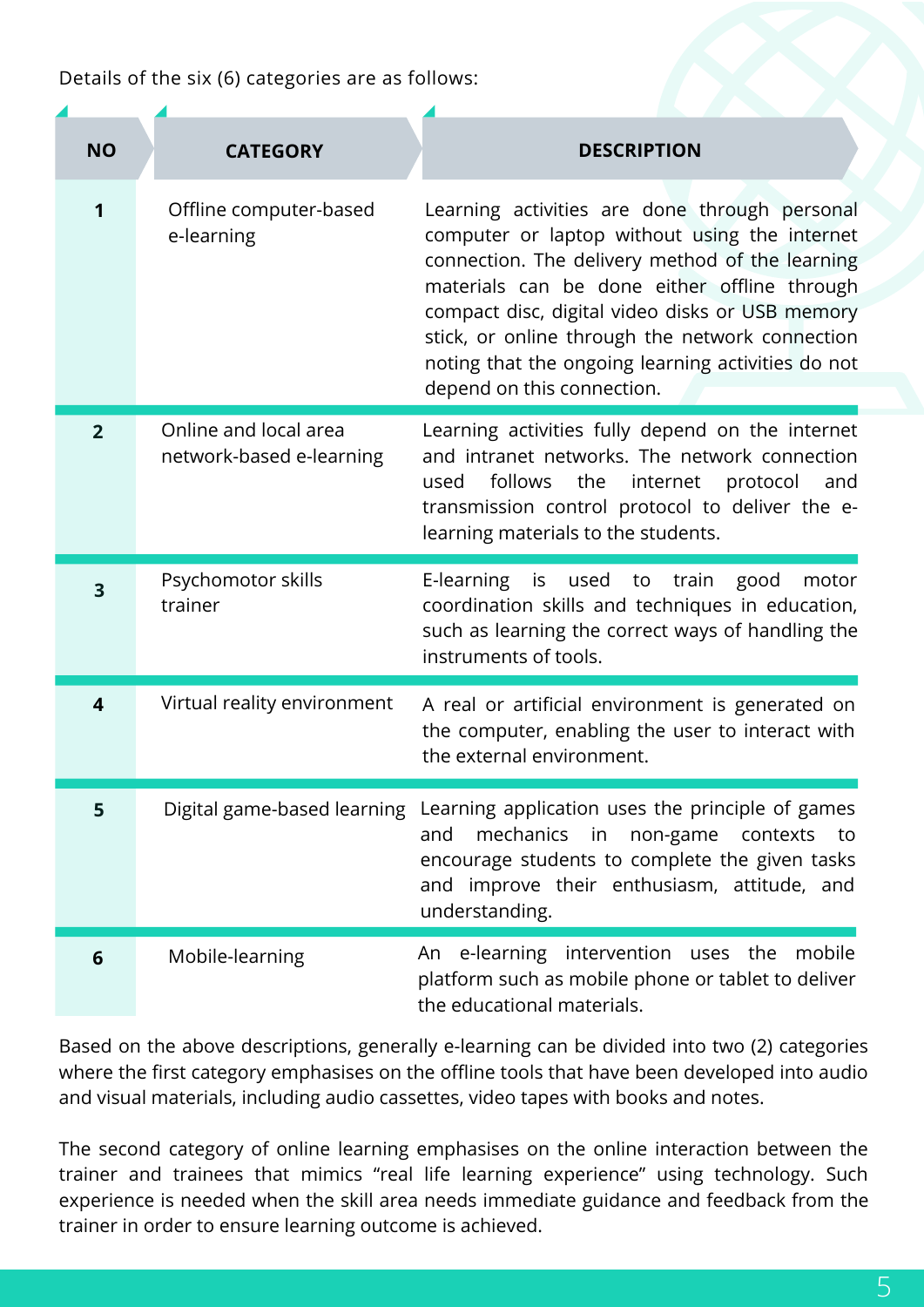#### **How Should HRDF Registered Employers Need to change?**

Based on the HRDF Training Participation report year 2019, only 22% to 25% of employees were trained among HRDF registered employers. This situation shows that not every employee is given equal opportunity to be trained. One of the reasons is due to time constraint as 86.75% of HRDF registered employers are from Small and Medium Enterprises (SMEs). As such, it is vital that HRDF registered employers use online learning platforms to train their employees. In 2017, the Brandon Hall Group's HCM Outlook Survey found that e-learning could reduce employees' training time by 40% - 60%. Reducing training time means that workers can spend more time performing their primary role and companies' human resources department would able to perform other tasks with reduced time for training planning.

Various industries hold the opportunity to adopt e-learning to train their employees effectively. Training is not a one-time event and not restricted to certain employees only. Thus, e-learning is a better option because a company needs to invest only once and these online training programs can be repeated to train any number of employees. Listed here are a few examples of how e-learning can help deliver effective training across various industries:

**The healthcare industry** has continuously used e-learning to train its professionals with relevant and effective materials and information such as on diseases, treatment methods, using new medical technology, and administering helpful drugs.

**Computer and IT professionals** use elearning platforms to stay ahead of current technology curve and create tomorrow's technology through accessibility to new concepts and designs and also allows for professionals within the industry to collaborate with other computer and IT professionals around the world.

E-learning has helped the **retail industry** effectively instruct employees on the usage of inventory management software, coach them on security compliance, and discreetly inform employees on product changes while continuing to engage with customers.

**Construction** is one of the fastest growing industries using e-learning due to the rising need for engineers and contractors to access information from external environments and remote locations. The complexity of the construction industry has increased due to architectural design changes, environmental considerations, government regulations, and national building codes.